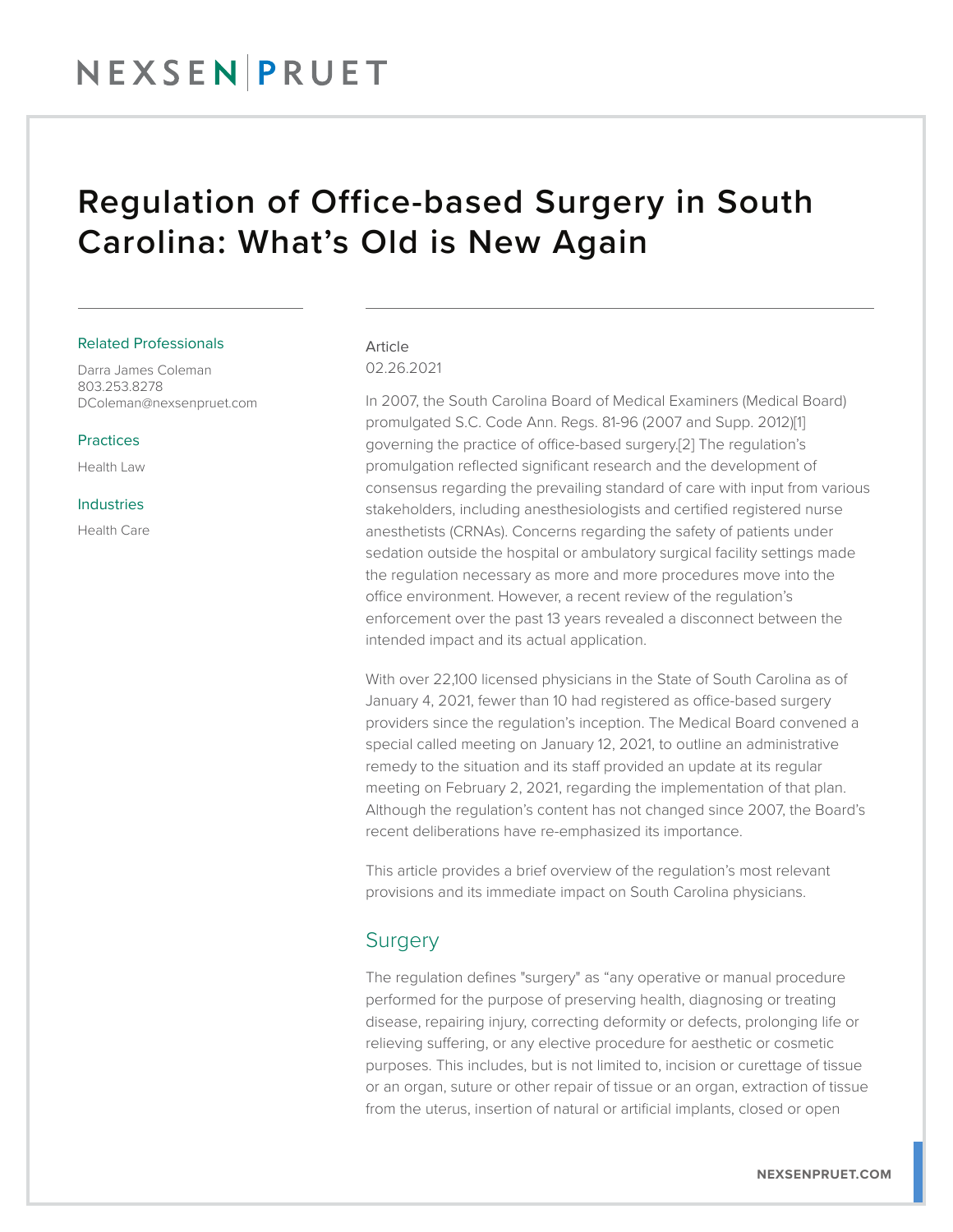## NEXSENPRUET

fracture reduction, or an endoscopic examination with use of local or general anesthetic. This also includes, but is not limited to, the use of lasers and any other devices or instruments in performing such procedures."

#### Physician Registration Requirement

Any physician performing Level II or Level III office-based surgery must register with the Medical Board.[3] The physician's registration must include each address at which Level II or Level III office surgery is performed and the identification of the accreditation agency that accredits each location. It is the depth of sedation or anesthesia, rather than the specific procedure performed or the specific medications utilized to induce sedation or anesthesia, that lies at the core of differentiating Level II from Level III surgery.

Reg. 81-96 offers guidance in distinguishing between the levels of sedation. Level II office surgery includes any procedure which requires the administration of minimal or moderate intravenous, intramuscular, or rectal sedation/ analgesia, thus making post-operative monitoring necessary. Level II office surgery must be limited to procedures where there is only a moderate risk of surgical and/or anesthetic complications and the likelihood of hospitalization as a result of these complications is unlikely. Level II office surgery includes local or peripheral nerve block, minor conduction block, and Bier block. Level III office surgery includes any procedure that requires, or reasonably should require, the use of deep sedation/analgesia, general anesthesia, or major conduction block, and/or in which the known complications of the proposed surgical procedure may be serious or life-threatening.

Physicians who perform only Level I office surgery are not required to register with the Medical Board. Level I office surgery includes minor procedures in which preoperative medication and/or unsupplemented local anesthesia is used in quantities equal to or less than the manufacturer's recommended dose adjusted for weight and where the likelihood of complications requiring hospitalization is remote. No drug-induced alteration of consciousness other than preoperative minimal anxiolysis of the patient is permitted in Level I office surgery. The chances of complications requiring hospitalization must be remote.

To facilitate the registration process, the Medical Board created a registration form in January 2021, which is now available on its website. (linked here) Additionally, the licensure renewal application has been amended to prompt physicians to disclose whether they are performing office-based surgeries. Physicians may renew their licenses online here. The application for initial licensure is in the process of being amended to include information about office-based surgery.

The Medical Board has taken a comprehensive review of Regulation 81-96's enforcement history and has expressed a desire to treat physicians fairly, while also honoring the regulation's intent. The Medical Board emailed a communication to its licensees on January 25, 2021, utilizing the licensee's email on file, to remind physicians of their registration obligation, if applicable. Physicians have been given 90 days to become compliant by submitting the registration form. If physicians register before April 25, 2021, the prior non-registration will not be treated as a violation of the Medical Practice Act; however, any complaints alleging substandard care or an adverse patient event arising from office-based sedation will be fully investigated and prosecuted. Presumably, the Medical Board's determination that the absence of registration alone is not a violation of the South Carolina Medical Practice Act will resolve any potential questions by payors regarding regulatory compliance in connection with this specific issue.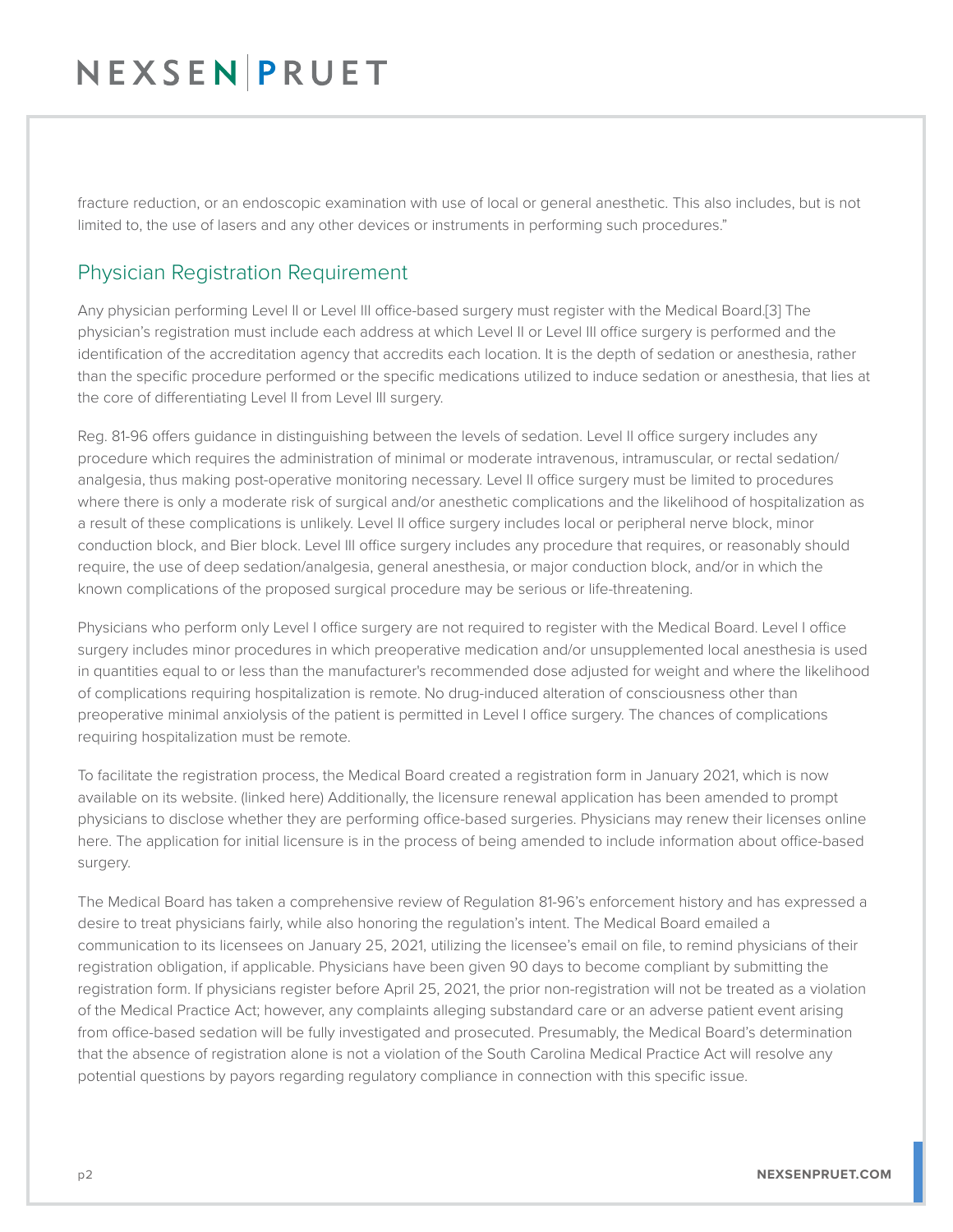#### Facility Accreditation

Practices performing office-based surgery or procedures that meet the criteria of Level II or Level III must be accredited within the first year of operation by an approved accrediting agency. The accrediting agencies identified in the regulation include: the American Association of Ambulatory Surgery Facilities (AAASF); Accreditation Association for Ambulatory Health Care (AAAHC); the Joint Commission on Accreditation of Healthcare Organizations (JCAHO); or the Healthcare Facilities Accreditation Program (HFAP), a division of the American Osteopathic Association; or any other agency approved by the Medical Board. The accrediting agency must submit a biannual summary report for each facility to the Medical Board. Physicians may wish to inquire of their accrediting agency whether it submits a biannual report to the Medical Board, as required, to ensure the accrediting agency is aware of its obligation to do so.

### Staffing Requirements

Reg. 81-96 sets forth specific requirements for the physician and non-physician practitioners involved in office-based surgery procedures.

(1) Supervision of the sedation/analgesia component of the medical procedure should be provided by a physician who is immediately available, who possesses sufficient knowledge,[4] and who is qualified in accordance with law supervise the administration of the sedation/analgesia or minor conduction block. The physician providing supervision must:

- 1. ensure that an appropriate pre-sedation/analgesia or anesthesia examination and evaluation is performed proximate to the procedure;
- 2. order the sedation/analgesia or anesthesia;
- 3. ensure that qualified health care personnel participate;
- 4. remain immediately available until discharge criteria are met; and
- 5. ensure the provision of indicated post-sedation/analgesia or anesthesia care.

(2) Sedation/analgesia or anesthesia must be administered or supervised only by a duly licensed, qualified and competent physician. CRNAs, AAs, or other qualified practitioners who administer sedation/analgesia or anesthesia as part of a medical procedure must have training and experience appropriate to the level of sedation/analgesia or anesthesia administered and function in accordance with their scope of practice. Such personnel must have documented competence to administer sedation/analgesia or anesthesia and to assist in any support or resuscitation measures as required. The individual administering sedation/analgesia or anesthesia and/or monitoring the patient must not play an integral role in performing the surgical procedure. This is not intended to restrict or limit the physician's ability to delegate medical tasks to other qualified practitioners in Level II office procedures.

(3) A registered nurse or other licensed health care personnel practicing within the scope of their practice who is currently certified in advanced resuscitative techniques must monitor the patient postoperatively and have the capability of administering medications as required for analgesia, nausea/vomiting, or other indications. Monitoring in the recovery area must include pulse oximetry and non-invasive blood pressure measurement. The patient must be assessed periodically for level of consciousness, pain relief, or any untoward complication. Each patient must meet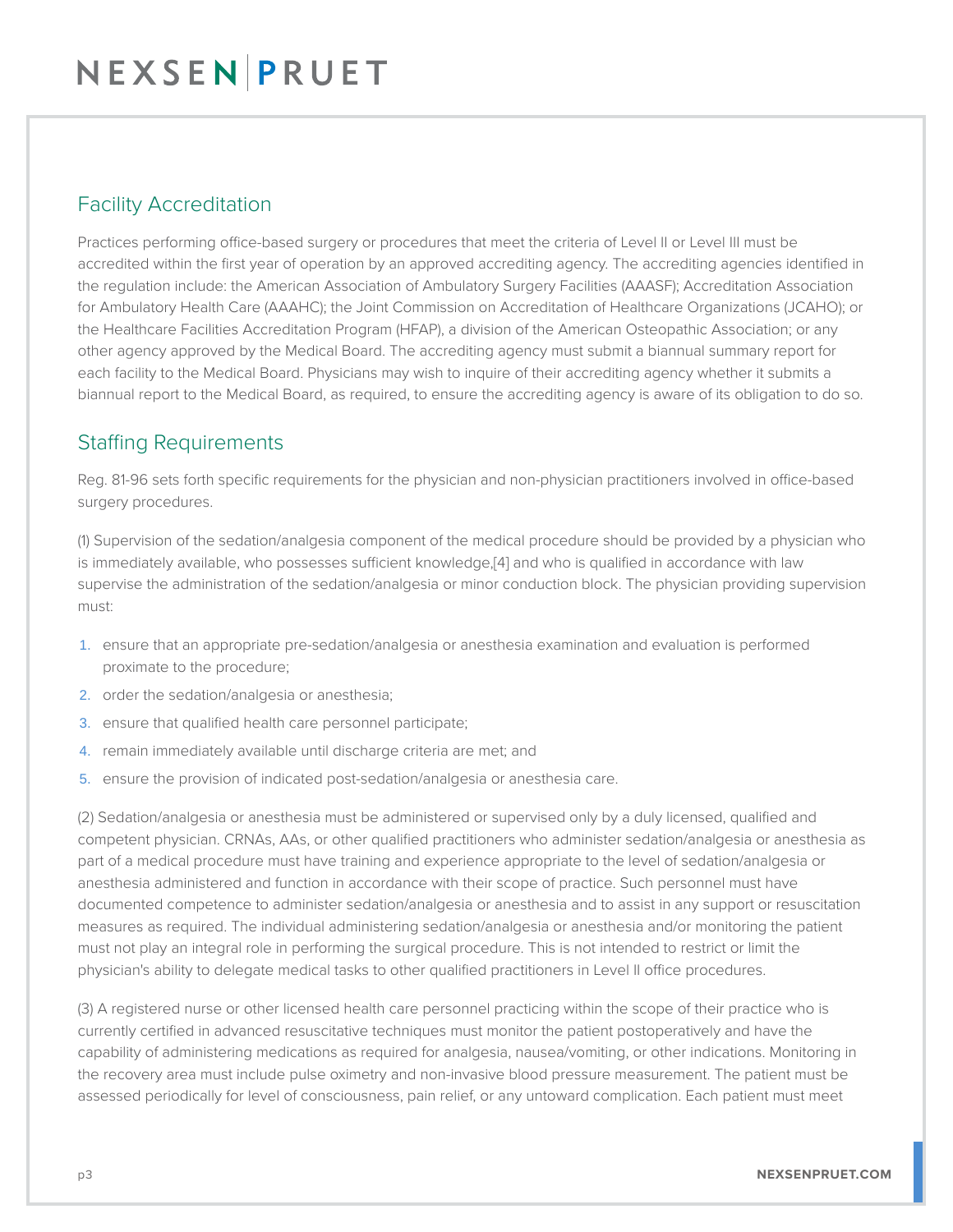# NEXSENPRUET

discharge criteria as established by the practice, prior to leaving the operating room or recovery area.

A practitioner who is qualified in resuscitation techniques and emergency care must be present and available until all patients having more than local anesthesia or minor conduction block anesthesia have been discharged from the operating room or recovery area.

### Adverse Event Reporting

Anesthetic or surgical events requiring resuscitation, emergency transfer, or resulting in death must be reported to the Medical Board within three business days using a form approved by the Board. Such reports shall be considered initial complaints under the S.C. Medical Practice Act. The reporting form is available on the Medical Board's website. The failure to submit the report may be a violation of the S.C. Medical Practice Act as non-compliant with a regulation promulgated by the Board.

### Potential Consequences of Non-Compliance

The failure to comply with all regulatory requirements attached to one's license to practice medicine, whether intentional or unintentional, has potential consequences in multiple forums.

As a professional licensee, a physician who fails to comply with a regulation promulgated by the Board may be found to be in violation of the South Carolina Medical Practice Act and subjected to disciplinary action. S.C. Code Ann. § 40-47-110 (B) (14) specifically provides, " 'Misconduct' that constitutes grounds for disciplinary action is a showing to the board by the preponderance of evidence that a licensee has . . . violated a provision of this chapter or a regulation or order of the board." The Board took no enforcement action between 2007 and January 2021 for a physician's failure to register as required by Reg. 81-96. However, the Board's recent efforts to educate its licensees about the regulation's requirements and extension of a 90-day grace period for enforcement suggest an intent to engage in a more robust enforcement endeavor upon the expiration of that grace period.

Additionally, if a physician submits claims to an insurance provider for compensation for office-based surgery procedures, he or she must maintain compliance with the payor's specific requirements for reimbursement. Such requirements typically include certification of adherence to applicable laws and regulations applicable to the procedure for which reimbursement is sought. The failure to comply with the registration and/or accreditation requirements imposed by Reg. 81-96 may trigger a payor's audit of claims previously paid or form the basis of a denial for future payment. The appeals process that may ultimately result from such an action is time-consuming and expensive.

### Conclusion

Reg. 81-96 was promulgated almost 14 years ago, but the recent review of its potential impact upon physicians makes its compliance a priority for physicians who practice outside a hospital or other facility regulated by DHEC.

J